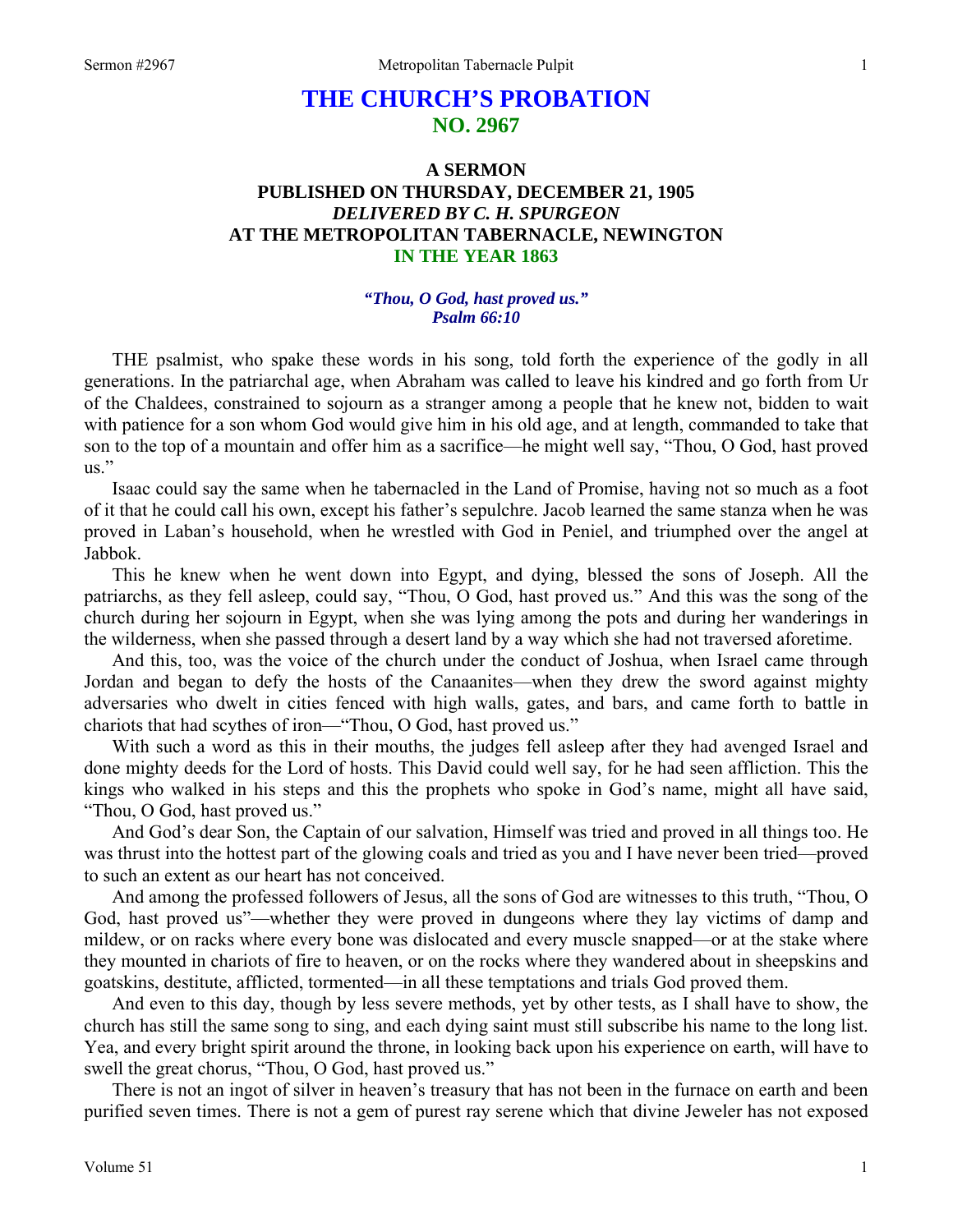to every sort of test. There is not an atom of gold in the Redeemer's crown which has not been molten among the hottest coals so as to rid it of its alloy.

 It is universal to every child of God—if you are a servant of the Lord, you must be proved—you shall never enter heaven unproved. You must be tried in the fire—the proof, the assaying must take place upon every one of us. Nor do I think we ought to shun it. Perhaps it may happen that, in the feeble words I speak tonight, some reason may be given which shall reconcile your hearts to the sternness of the proof and even make you kiss the hand of the Refiner when He puts you into the fire.

**I.** WHAT IS IT THAT YOU, O GOD, HAVE PROVED IN YOUR PEOPLE?

 I think we may answer, *He has proved everything*. If we have anything that has not been proved, it either is to be proved or else it is so bad that it is not worth proving. Everything we have that God has given us will have to be proved. There is not a grain of grace that will escape the probation—He is sure, in some way or other, to test and exercise it. We have no manna to lay in the cupboard to breed worms—the manna is given us to eat. The rock that follows us with its refreshing streams flows that we may drink thereof—when we shall cease to thirst, the river will cease to flow—we only have grace given to us that it may be proved.

 I think we can say, looking back upon our lives, those of us who are in Christ Jesus, that *the Lord has proved our sincerity*. Ah, how many put on the harness when we first put it on—and where are they now? In our little Gospel experience, how many have we seen who have turned their backs in the day of battle? Yes, the young knights went out gaily enough to the field—but say nothing about their return. "Tell it not in Gath, publish it not in the streets of Askelon," how their shields were broken, their lances shivered, and their plumes trailed in the mire.

 When any turn from Zion's way, our best method of using their apostasy is as Cowper used it, for self-examination,—

> *"When any turn from Zion's way, (Alas, what numbers do!) Methinks I hear my Savior say, 'Wilt thou forsake Me too?'"*

But up to this time, one way in which God has tested our sincerity has been to keep our leaf green, and through divine grace, that sincerity has kept its hold, while some who, in the first flush of religious excitement, promised well for heaven, afterwards withered and faded. While many who were like the fair blossoms of the spring upon the trees were blown down by the East wind, or fell with a shower on the ground, we have been left, by divine grace, to bring forth some little fruit, though not as much as we could desire.

 O brethren, it is a great mercy, when God tests our sincerity, if, notwithstanding the defection of man, and the fickleness and instability of our own hearts, we are able to say, "Lord, thou knowest all things; thou knowest that I love thee."

 It is a privilege to have our sincerity tried, but it is one which must be purchased at a sharp cost, for we cannot know our sincerity for God without being put where we are much tempted and troubled. I believe many young people think they have the grace of God in their hearts, who, if they were really put in temptation's way, would soon discover that it is only a sort of hereditary profession and not the true grace of God they possess.

 I have a great suspicion about buying hothouse flowers in the street. All summer through, you see people with their barrows with the finest flowers you ever saw, but most of them have been forced to bloom. And if you take them home and put them in your garden, on the first cold day they look pale and begin to droop, for they cannot bear the change of climate, because they are forced.

 So I cannot doubt that there are many who join Christian churches who have been forced—they have been in the hothouse of godliness, in association with the saints—and when they are put away from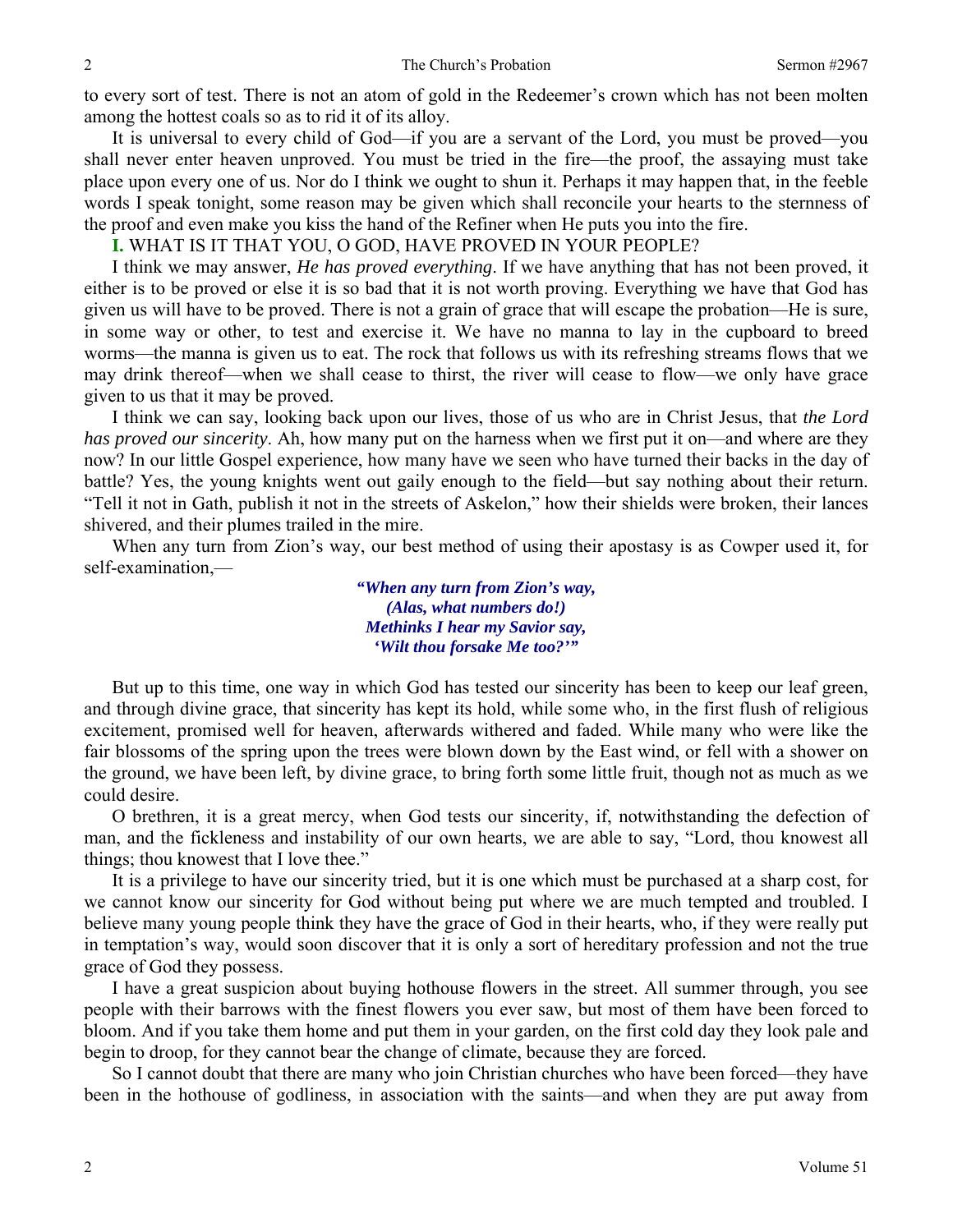Christian association, where is their piety, where is their religion? Some of you, I know, have had to suffer this chilling trial.

 You have been shut up among blasphemers, you have been made to live among the ungodly and profane, or you have had temptations from the polite and the godless—yet, thanks be to God, you have been enabled to retain your hold on Christ. You can say, with the psalmist, "Thou, O God, hast proved us." And if you are sincere, mark you, as surely as ever you have true godliness, it must and will be put to the test.

 And God has also tried *our vows of fidelity*. Perhaps the fewer vows we make, the better, but when we do make them, how jealous should we be to keep them! What a mass of vows we once made when our blood was hot with the novelty of our new discovery of the beauty of religion! We think we will do, we know not what. Our love laughs at impossibilities. We could leap like Curtius into the chasm and sacrifice ourselves for Jesus. Would to God that we were always in that frame of mind!

 But then we get to promising what we will do if we are put in certain positions—and our promissory notes are not written on stamped paper—they are only written on some common stuff of our own. And we put our signature, but still we dishonor the note when it comes due. We never pay our vows. God did not prompt us to the vow, but our own self-confidence and therefore it gets broken.

When I look back upon what you and I promised we would do when we first began the heavenly warfare, and how little we have really done, I think we can mournfully say, "O Lord, thou hast proved us." Some people talk about the older Christians as being so dull and so lifeless, but let me put it to yourselves, how much better are you?

 And I, sometimes, in the early days of my preaching, was wont to speak of the cool, freezing lips of some ministers and of the dilatory way in which they discharged their duties—but I have had, in looking at my text, to say of myself, "Lord, thou hast proved me." And some of those vows that I made—to wit, how I would be the pillar of fire in His cause, and lead the souls of men, and win them to the foot of the cross—how signally have they been broken, for, "Thou, O Lord, hast proved us." All those fine visions, like potters' vessels when smitten with a rod of iron, have been broken into vile potsherds.

 And how the Lord has been pleased, dear friends, to test *our professions and pretensions to eminence*! Do you recollect—with some of you, it will not be very difficult to look back, certainly not with me—do you remember how you thought, when first you knew the Lord, how different you would be from that nervous Mrs. Much-afraid?

 You went to see her when you were first converted, and sat down and talked with her. And as you came away, you said, "That woman is a bag of nerves. If ever I live to her age, you will not find me so desponding." You have been proved since then and how has it been with you?

 Do you remember how when you came one evening from a prayer meeting, when some friend had prayed so long and so drearily, you said, "Please God, if ever I have the privilege of praying aloud at a prayer meeting, there shall always be life and earnestness in my prayer"? How has it been with you, brother?

 I question whether any man ever attained to the eminence in piety that he once marked out for himself and whether we have not all had occasion to eat our words. Have I not said many things about what I would do if I was in somebody else's place—and what I am sure I would do if I had that man's ability and that man's opportunity?

 We used to brag about the lofty heights which we would climb and the mighty summits on which we would stand—and here we are, still creeping along in the valley! Do not make this confession to lull your conscience or to comfort yourselves for being in the lowlands. We ought to be on the mountains we ought to be all we hoped to have been—it is wrong in us not to have gained what we longed for. We must chasten ourselves for this. Oh, how it ought to humble us to think how God has proved us and brought us down!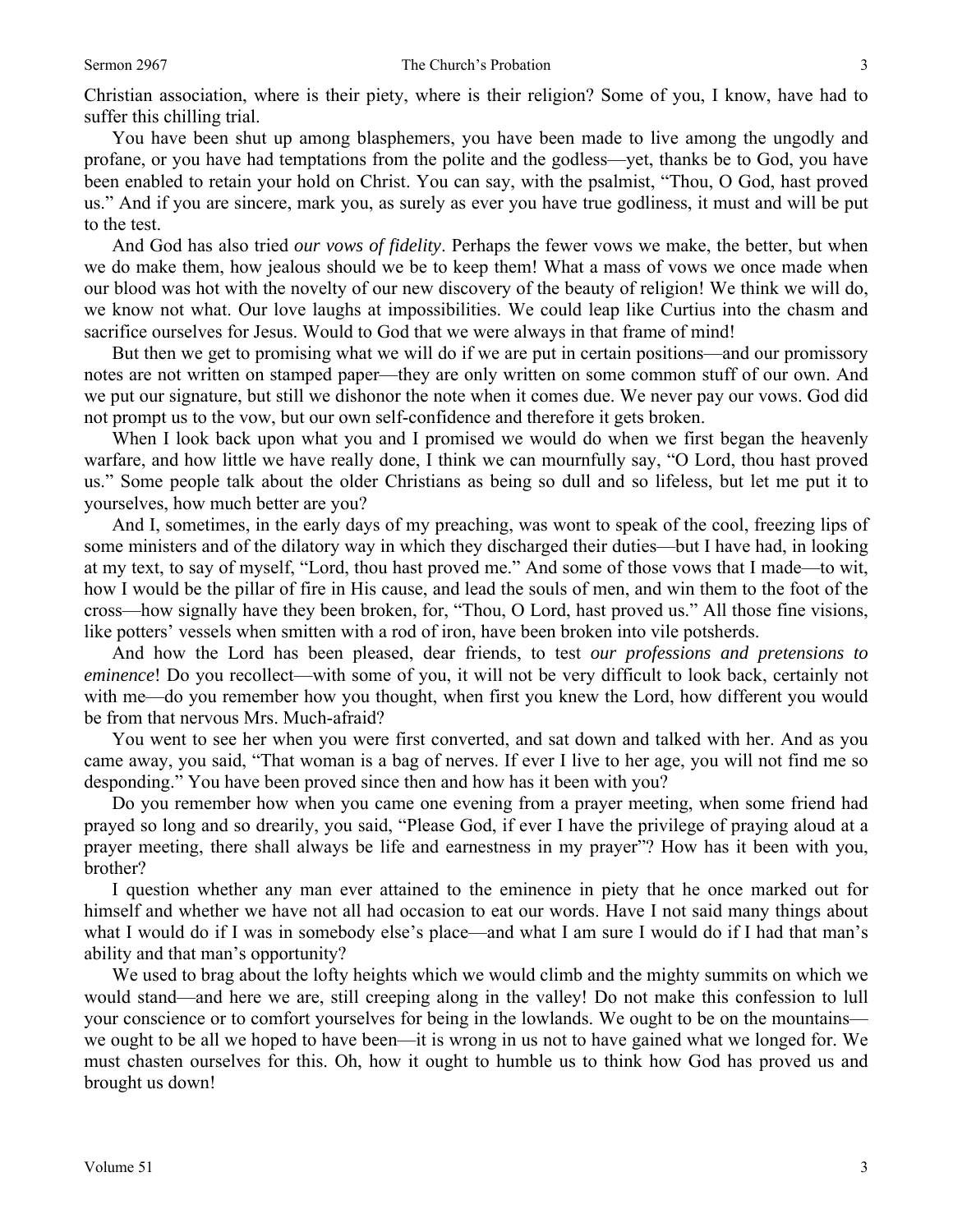My pastoral experience, which, if you call it short, has, nevertheless, been very, very broad, bears witness to this. Whenever I have seen a Christian talking large things about his loftiness in grace and his attainments, I have always seen him, sooner or later, brought as low as the dust.

 I have known some brethren who have said that they never had a doubt of their acceptance—and I have thanked God for them and have hoped they never might—but I have seen some of them in such a condition as I pray I never may be in.

 I believe there are such things in the world, to this day, as those bullocks that pushed with side and with shoulder, and that fouled the waters with their feet where the trembling ones came to drink. Such professors as those will find that the Lord will bring them down ere long. Those big saints will one day be glad enough to creep into a mouse hole and feel themselves thrice happy if they are permitted to be numbered amongst the meanest of the Lord's people.

 As surely as we ever make these high pretensions to great things, we shall be brought down and we shall have to cry, "O Lord, we did exalt ourselves, we did promise high and great things, but Thou, O Lord, has proved us. And when it came to the proof, what insignificant, what worthless, what despicable worms we turned out to be after all!"

 But beloved, we have not only been tried in our sincerity, and in our vows, and in our lofty pretensions, but *have we not also been proved in our strength?* How strong we are sometimes! As my friend, Will Richardson, who, though he is a poor laboring man, is a divine I like to quote, just as some people would quote St. Augustine, said to me one day, "Brother Spurgeon, if you and I ever get one inch above the ground, we get that one inch too high, and the Lord will bring us down again." How true that is!

 And the old man said, "O sir, you know, in winter time, I feel as if I could do such a deal of mowing, and as if I could reap the fields at such a rate!" but when the hot summer comes on, poor old Will wipes the sweat from his brow and he thinks it is hard work, reaping after all, and he will be very glad when he can get home and lie down, for he is getting an old man. "O sir," said he, "if I could reap in the summer as I think I can in the winter, then I should do."

 And is not that the way with us? When there is no trial to bear, we can do all things, or can bear all sufferings. When there are no duties to be performed, then our strength runs over, we have too much. We have enough and some to give to our neighbors. But when we get into the work and the struggle, and begin to reap and to mow, the sweat of weariness is such that we long to be away from it. Our strength, when tried, is found to be less than nothing and vanity. "Blessed is the man whose strength is in thee" the man who can sing with the psalmist, "All my springs are in thee."

 You know, dear friends, many streams that run in winter become dry in summer, but they tell us that those wells that sap the mainsprings *never* get dry. How happy is the believer who has sapped the mainspring, who has got deep enough down in his faith and confidence in God not to be dependent on the land springs and the upper waters, but has got down to the mainspring, for then weeks of drought may be followed up by months without rain, but still his soul shall go on bubbling up and his fountain shall ever flow!

 Moreover, *the Lord has proved our faith as well as our strength*. Our faith is indeed our real strength, because our faith is that by which we lay hold upon God's arm. Has not your faith been proved, brother? An untried faith is no faith. At least, I mean if a man has had faith for some considerable length of time and that faith has not been tried, I question whether it ever came from God.

 I may truly say of faith what the old naturalists used to falsely say of the salamander—that it lives in the fire. The natural element of faith is fire—it never gets on well unless it has some fire to try it. What do you think faith is given us for unless it is to be tried? Did you ever know a man build a house—and then shut it up and let no one live in it? Houses are built to be inhabited, so God does not give anything without a design.

 Do you know a man who keeps his wheat year after year and never puts it through the mill? Let me tell you that my God puts all His wheat through the mill—and you must all go between the big stones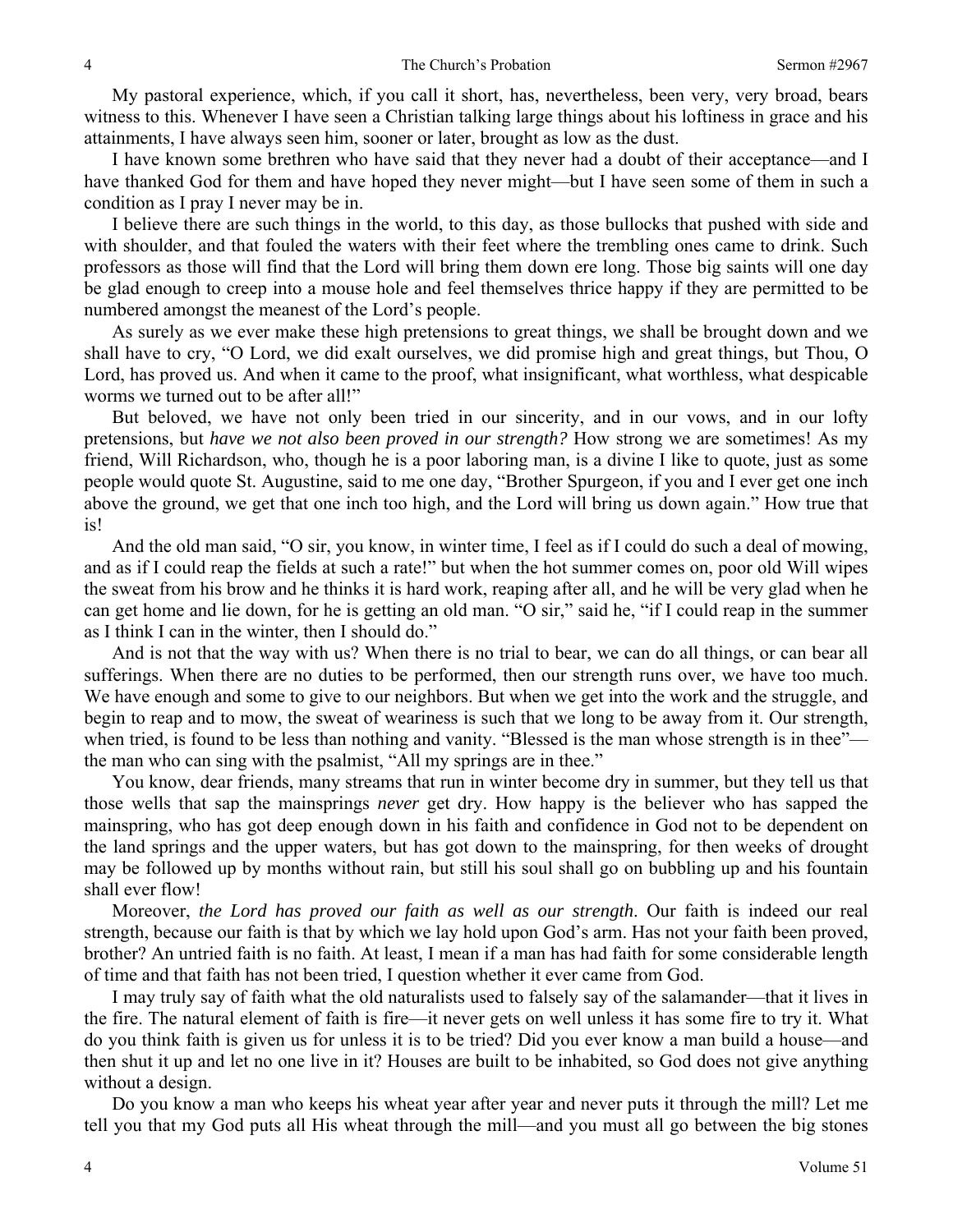and you must have your crushing. You will never come out fit to be offered unto the Lord unless you have been between the stones—there must be "the trial of your faith."

We know that our friends in Australia, when they are getting gold, stand up to their waists in water, shaking the earth to and fro to get the golden grains out of it. And you and I, like spadefuls of earth, must be shaken to and fro that the earth may run away and that the pure gold may remain. Your faith is much more precious than gold, so it also must be proved in the fire.

 You, Mr. Greatheart, must prepare for a great many battles. And you, "Valiant-for-truth," depend upon it, you will have to fight until your arm bleeds and your sword grows to your hand, cemented with your own blood. "Father Honest," there is warfare for you before you enter heaven. You "Little-faiths" and "Despondencies" and "Much-afraids" may go on with but few trials, comparatively, for God does not sail His small ships on the sea, but puts them in the shallow waters. But the great ships must cross the Atlantic and big waves may sometimes dash over you, to let the angels in heaven see how well God can build His saints, so that they can stand every storm that earth, or hell, or heaven itself can send against them. Your faith must be tried.

 To sum up all in one, dear brethren in Christ Jesus, depend upon it there is nothing that you have, that is good for anything, which will not be tried. *Your religious principles will be proved.* Why should they not be?

 There is a certain sort of Christians—I do not know whether I shall think them Christians soon who profess to be better than anybody else. They are non-sectarians. They have left all sects, to make a snug little party to go comfortably to heaven by themselves. And instead of seeking the conversion of sinners, they seduce the members of our churches, and compass sea and land to make one proselyte.

 And the more useful our church members are, the more do they seek to pervert them to their disorders—and the more industrious they are in every way to show their perfect hatred of the church of the living God. I sometimes meet with persons who are afraid of them. They say, "What shall we do?" I can only say, if they are right, God prosper them. And if they are wrong, we are not afraid to meet them. We are not afraid that God's cause will suffer by their attacks.

 I had hoped—there was a time when I was fool enough to hope so—that these were men who really meant what they said. But now they show themselves in their true colors—as the destroyers of every order in the church and as especial enemies of God's ordained servants, of course, we can only bid them the defiance that they bid to us, and in God's name, stand upon our bastions and our bulwarks, as our forefathers did aforetime, fearful of nothing they may do, because our cause is God's—and He has delivered us out of the hands of many a confederacy aforetime and He will do so even unto the end.

 Never fear, my brethren, any attacks from nominal Christians, or proud, conceited persons, who think themselves too good to join with other churches, who, in truth, are Babylon. They are the men of wisdom and say, "Stand by, for we are holier than thou." But what of the Pharisees of modern times from the South of England, what shall we say of them?

 Let them do their best, and their worst, and fight as they will. If our course be right, we can bear to have it proved. I like to see breezes spring up—those fresh blasts that, every now and then, beat upon the good old ship. If she is all right, she will outlast them—and whether it is from disorders within or quarrels without, she will come out of the trouble.

 If we have an ordinance, it ought to be tried—may baptism be tried! Let the Lord's supper be tried. The church can never be reformed except by these trials. I always court the trials if they are sent by a brother in friendliness of spirit. It is only the bitterness with which they come that sometimes makes my blood boil about it. But I must look to the God that sends it and not to the man who may happen to be the second cause.

 Whether as individuals, or as a church, or as a denomination, we shall have to say at last, "O Lord, thou hast proved us. Blessed be Your name that You have, for—

*"'Our silver bears the glowing coals,*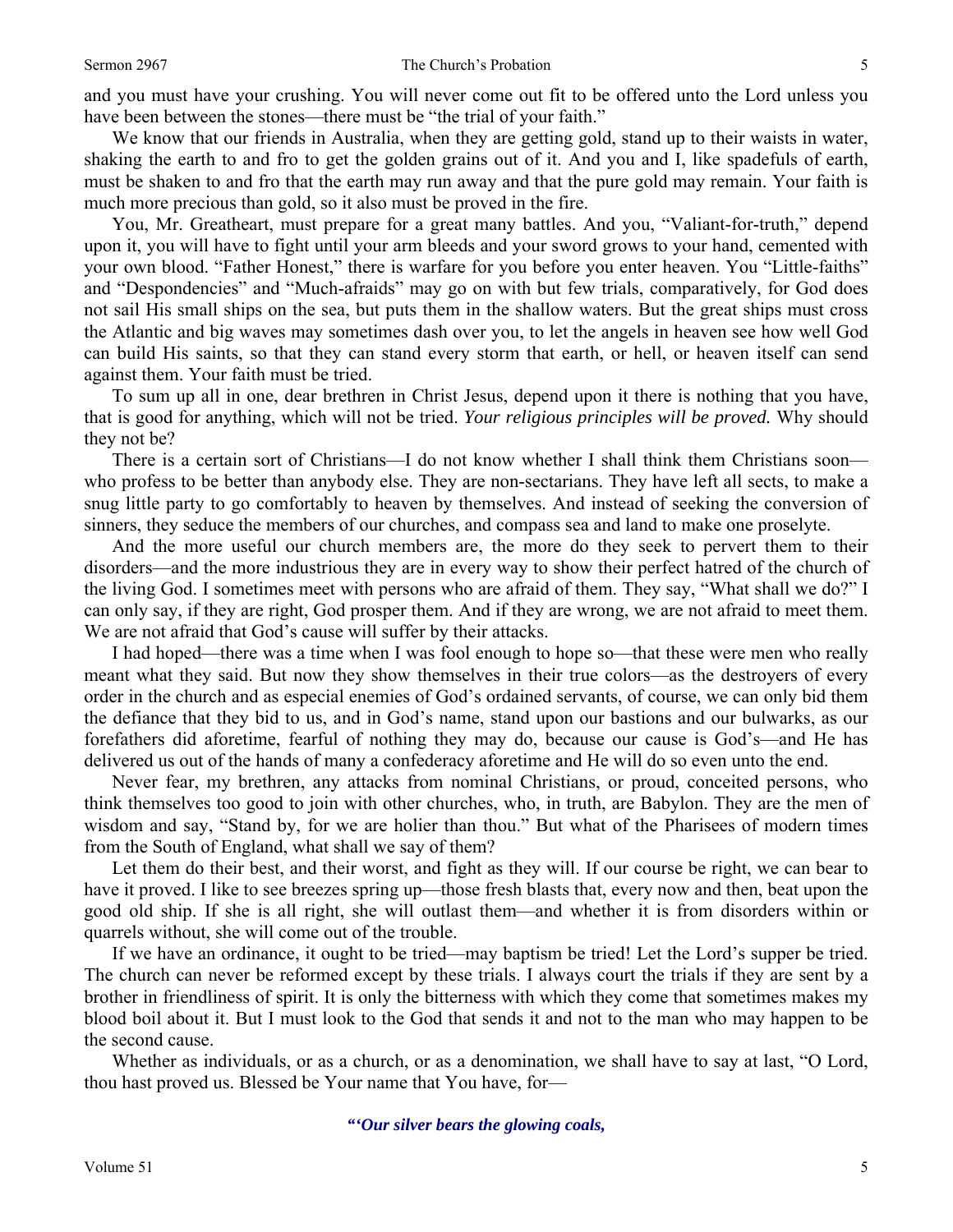### *The metal to refine.'"*

**II.** And now let us turn to the second question, HOW HAS GOD PROVED US?

 Dear friends, the Lord has proved us in a thousand ways. Many men think that the only proof that God gives to His servants is that of trial. He often proves them by trials, by bereavements, by temporal losses, by sickness in body, by personal infirmity, by slander, by persecution—all these are, therefore, proofs to a Christian. And a man who can go through all these, and find his faith still keeping its hold, and that he is able to say, "The LORD gave, and the LORD hath taken away, blessed be the name of the LORD"—such a man may thank God for the proof.

 And after all, dear friends, the only grace that is worth having is that which shall be with us when we go through fire and through water, and when men do ride over our heads. Do not tell me of your sunshiny religion. Do not tell me of your summer-day godliness. You may sometimes see, on the Mediterranean, when the waters are calm and still, a little fleet with fair and beautiful sails floating gaily there—it is the nautilus coming up in the sunshine to float.

 But there is a black cloud yonder and at the first breath of wind that comes whistling across the waveless sea, where is that fleet? Where is the nautilus? Every little creature has drawn itself into its shell and fallen to the bottom of the sea. Oh, there are too many of this kind, too many Christians who are with us when everything goes well—but where are they when the times have changed? To use John Bunyan's expressive metaphor—they walk with Religion when she goes in her silver slippers. But when she is barefoot and men laugh at her through the streets, then where are they? Affliction does try men.

 But mark you, believers, there are many others trials. Let me mention some of them that I often think severe. *There is a very sharp trial, which some Christians have to bear when they have fresh light given them*, and they shut their eyes against it. There are plenty of things that we never dreamt of in our philosophy that are true after all. Am I like a man who, whereunto he has attained, walks by the same rule, but is still ready to advance further if the rule is more fully revealed? Hold on to the old and tried truth of the grace of God which brings salvation, as with a death-grip, but still, you are not perfect yet there is a height beyond.

 Sometimes when you are reading a passage of Scripture, you say, "Ah, yes, yes; it must mean that!" You pray over it. "Yes, it must mean that. But if it means that, what about that text our minister preached from last Sunday week, what about that?" And you are apt to say, "Well, now, I won't believe that, for it does not fit in with my system of theology."

 Is there not many a good "Hyper" brother, who has a full knowledge of the doctrines of grace, but when he is reading the Bible, one day, and he finds a text that looks rather wide and general, he says, "This cannot mean what it says. I must trim it down and make it fit into Dr. Gill's Commentary"? That is the way many a brother does.

 Is not this the right thing to say? "Now, this does mean what it says. The Lord knows better how to write than I do. There may be faults in my reading, but there cannot be any faults in His writing. Then, if such and such a thing is true, I will not doubt it. And if that other thing is true, I will not doubt it. And if they seem to contradict one another, I will believe them both. But I can never entertain a thought that they really do contradict one another—I believe that there is some fault in me—not in the truth."

You sometimes go to the stationer's and you ask for a picture of such and such a church. "Yes, sir," he says, and brings you out a picture. And you say, "There are two pictures here." "Oh, no, sir," he says, "that is only one." "But" you say, "there are two and this one takes the view a little further to the right and that, apparently, a little more to the left. I do not understand your giving me two pictures." "O sir," he says, "that is only one. And if you look at it correctly, you will find that the two will melt into one and stand out very clearly and beautifully—much better than in an ordinary print."

 You look and look again, and say, "There seem to be two, as far as I can see—and I cannot make them to be one." "Stop," says he. He opens his drawer and fetches out a stereoscope. "Now," says he,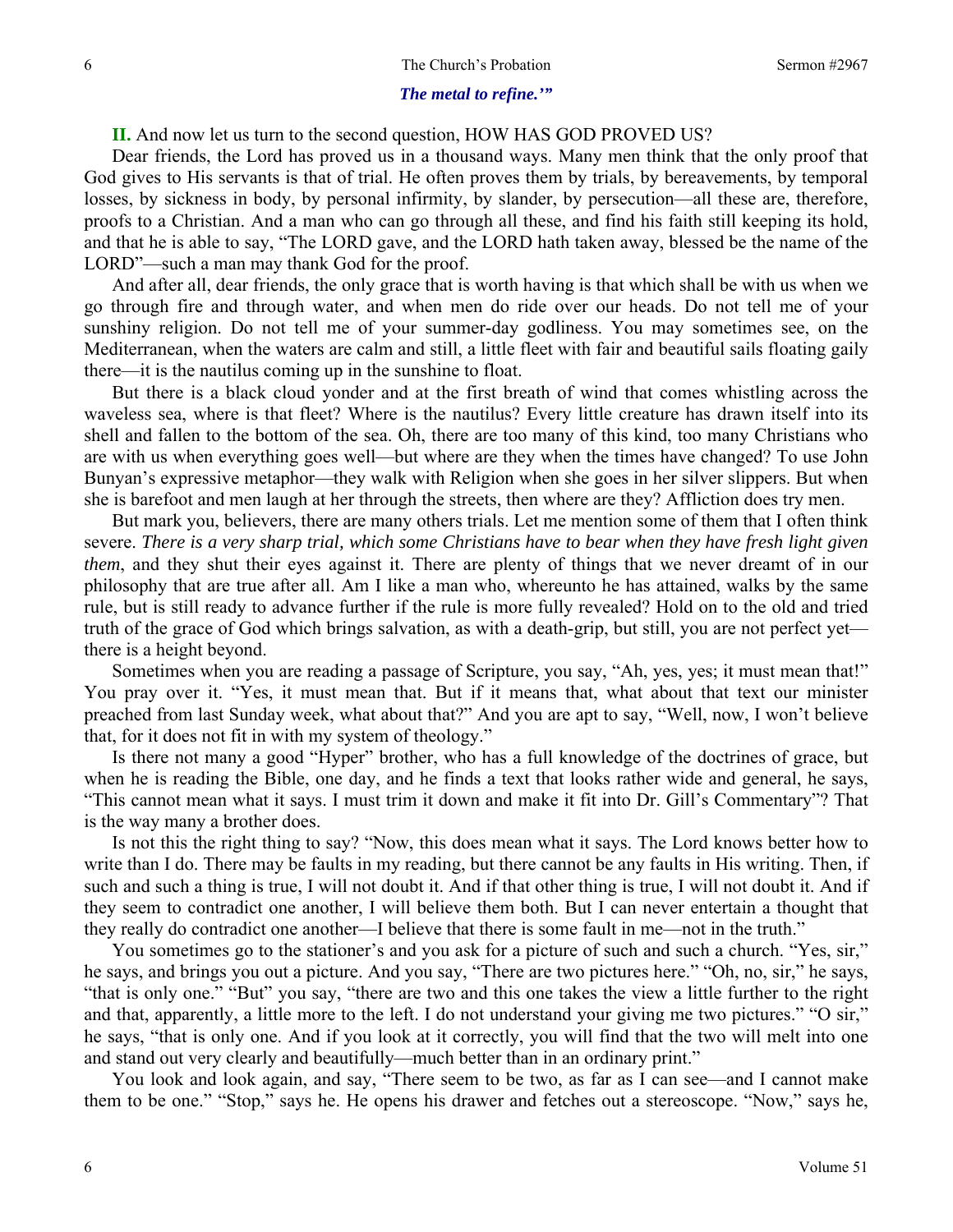"just put your eyes there." "Oh, yes," you say, "I see it is only one now. The two pictures have melted into one."

 I believe there are many truths in Scripture that are just like two pictures on a stereoscopic slide they are really one—only you and I have not the stereoscope. When we get to heaven, we shall get a stereoscope and then they will appear to be one. And we shall see that conflicting truths, such as freeagency and divine sovereignty, were only different views, after all, of the same truth taken from a little different angle. And we shall see how God gave us both the truths and how foolish we were to go against them.

 Now, that man, I take it, is proved to be right who, when he is thus tried with superior light, says, "Well, yes, I have been wrong in many of my thoughts and reasonings. The more I learn of God's revelation, the more I will open my heart to receive it." I like a brother who is ready to advance. I think, as a church, we ought to always be advancing.

 It strikes me, for instance, that the breaking of bread should be every Lord's-day. The more I read the Scripture, the more I feel that it is an ordinance that should be commemorated every Sabbath-day. "Well," says somebody, "but it has been usually observed once a month and what matters it?" If it be Scriptural to have it four times in the month, be it so, and let us get the benefit of the alteration and do it, saying, "If ever a truth starts up, and fresh light comes, I will follow. Whatsoever You have to say unto me, speak, Lord, for Your servant hears." This is by no means a very small trial to a Christian man, to be proved by fresh light.

*Don't you think it is a very sharp trial to be proved by other loves?* You have an only child. How fond you are of that girl. How your heart is knit to that boy! You have a dear husband—properly enough you love him, but ah! improperly enough you idolize him. Or alas! it is a brother, or sister, or some other Christian man, and your heart is set on that object.

 Do you know what Jesus says to you? He has said, "There is a disciple who loves Me—he says he does. I will see if he does—I will give him that child and I will see which he loves the better. I will give him that wife, I will give her that husband—I will see now whether I really am King in that heart or no." And in how many ways have we mournfully to suspect that Jesus Christ was not King?

 O dear friends, it is sad to think of how it would be if some of us were proved by that test—"If any man love father or mother, son or daughter, more than me, he is not worthy of me." If some are tried in that way, what a trial it must be to them! And there are many who fail here, and many more Christians would fail, perhaps, only that God, on a sudden, comes like a great iconoclast, and breaks their images in pieces, and utterly spoils their false gods—and then they are compelled to go to Christ and say, "Yes, we do love You." But perhaps that was hardly true while the idol was in the way. It is a hard trial to have these fair things put in competition with Jesus—happy are you if you have been tried and yet have stood the trial!

I believe that *God often tests His servants by opening up to them fresh fields of labor*. It has been my lot, when I have been busy about my Master's service, here and there to come to a certain corner and see before me what I had never seen before—a great field ripe for the harvest. And perhaps flesh and blood have said, "Well, you have enough to do here—this is your lot."

 I believe, then, God is trying the man to see whether he is willing to begin that new work which is opening to him. Perhaps it is a work in which nobody else has ever engaged. And when you begin it, some excellent friend shrugs his shoulder and says, "O dear brother, how imprudent you are." I think there is no word in the English language that deserves more of my esteem, and yet for which I have a greater and more insufferable contempt from the misuse of it than the word, "prudence."

 Oh, the many times I have it whistled in my ears, "Prudence!" And this is the meaning of the word, "prudence," according to the translation I have given of it by these brethren—never act upon faith. If you can see your way clearly, that is to say, if you are strong enough to do it yourself, do it, but never go beyond your own strength. Do not attempt anything in which other people would differ from you in opinion. Along the cool sequestered vale of life keep you the even tenor of your way.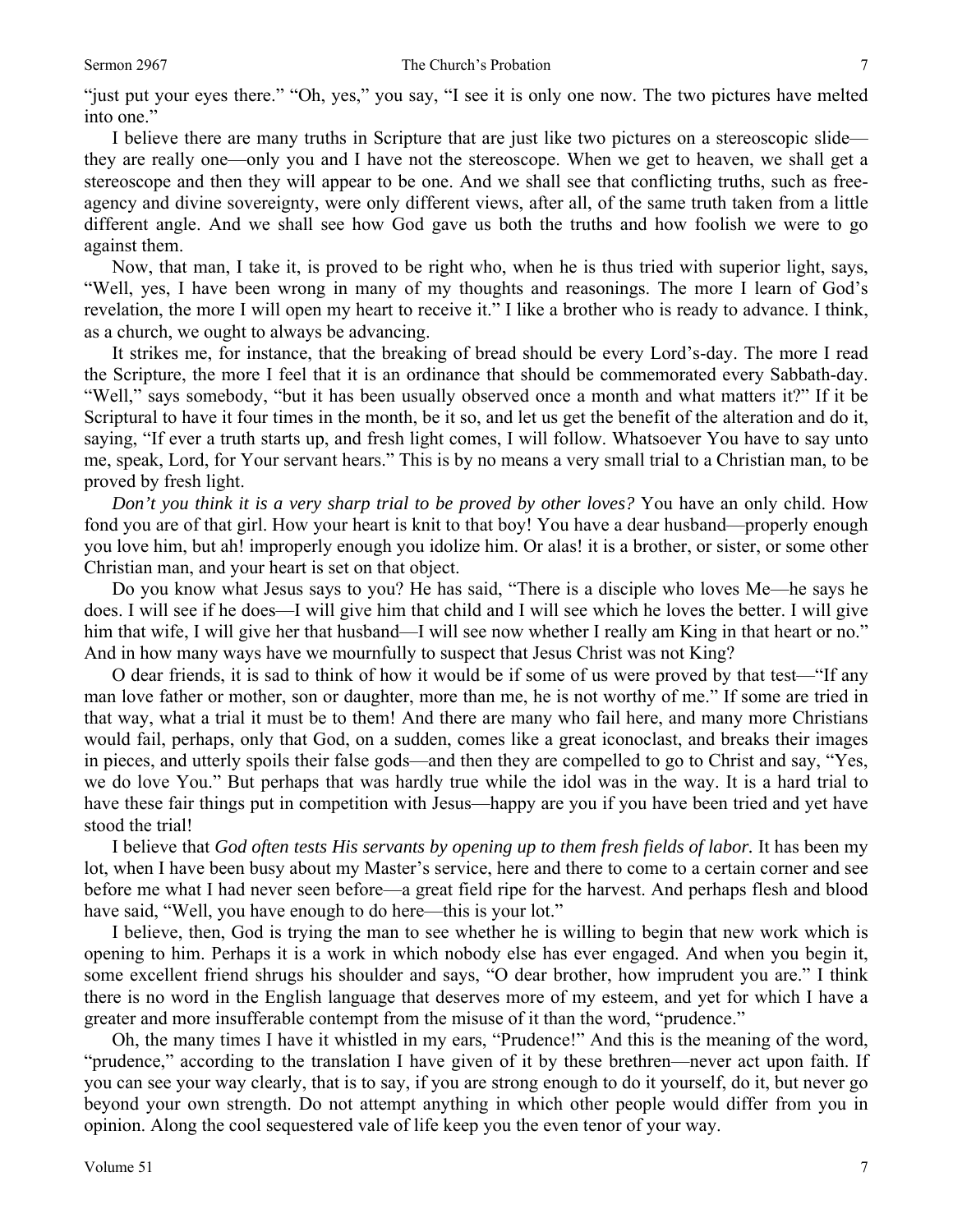If there is a giant Goliath, go to bed, and let giant Goliath defy the hosts of Israel as he likes. If there are nations that need help—Macedonians that cry, "Come over and help us"—tell somebody else what the Macedonians said and say, "What a pity it is that nobody will go!" If Jesus calls, and duty, too, just mind that you are so far off that you cannot hear the call. Like some militiamen I have heard of, who always say, when the bugle sounds for them to come to drill, that they never heard it, because they take wonderfully good care to be always so far away that the sound cannot reach them.

 And there are many such Christians as that—who always get out of the sound of the bugle-note. "Oh, yes, of course, Lord Shaftesbury presided at the meeting, and the Bishop of London, and this member of the privy council, and that member of Parliament were present, and it must be the right thing to do, therefore I will go and do what I can to help it, but I do not desire new work.

 Some woman, who has found out the missing link, or somebody or other, is going to try some absurd, Quixotic scheme for the conversion of the people, but I could not think of giving a shilling for that, because, you see, that is a work of prayer and faith. But the other has a committee, treasurer, vicepresidents, and patrons innumerable—almost as many as the lords, governors, and counselors that came to Nebuchadnezzar at the door of the burning fiery furnace."

 Most people like those things in which there are plenty of great armies. But there are chosen men who always stand where there is nothing to rest upon but the bare arm of God. This seems to be the proof of the Christian when he can dare to say, "This is the field of usefulness which God has put in my way. Though my strength is not sufficient, I have faith. Here I am, and I will do it."

 "Who art thou, O great mountain? Before Zerubbabel thou shalt become a plain." "Awake, awake, Deborah; awake, awake, utter a song: arise, Barak, and lead thy captivity captive, thou son of Abinoam." "Shake thyself from the dust; arise, and sit down, O Jerusalem! Loose thyself from the bands of thy neck, O captive daughter of Zion!" For your God is in the midst of you, and if you will but do and dare for Him, when proved in the day of trial, you shall have His blessing upon you—and that right early and abundantly.

**III.** Multitudes of other tests suggest themselves, but our time flies. Let us come, therefore to the closing question and just see—WHAT HAS BEEN THE RESULT OF ALL THOSE PROVINGS THROUGH WHICH WE HAVE PASSED?

 Well, I think, dear friends, *we have lost a good deal by our provings*. We have gained much, but we have had our heavy losses likewise. "What," says one, "lost anything by God's proving me?" Yes, brother, I will tell you one or two of the things you have lost. I think you have lost that habit of putting your trust so much in earthly things. So many trees have been cut down, that you had built on, that you begin to wish to build somewhere beyond the stars—you find that this world is not your rest. If you have lost that, you have lost something.

 Have you not also lost that habit of talking so positively about what you mean to do? A good thing if you have. You do not glitter so much, but there is more gold in you. You do not flash and sparkle, and make as much noise, but the waters run stiller because they are deeper. You have lost that habit of boasting in an arm of flesh.

 As the result of your being proved, you have lost that disposition to invite trial. I know a Christian woman—I think she is here this evening—who had not any trouble, for some time, and she was very troubled about having no trouble. She prayed to God to send her some—she will never pray that prayer again.

 She was like a child whom I heard crying in the street, and his mother opened the window and asked him what he cried for. And when he said, "Nothing." She said he should have something to cry for before long. There are many children of that sort—they think they cannot be children of God because they are not always living in hot water. But when they get the trial, they never think that again—never. Those are some of the things we have lost. We go through the Red Sea of trial—some few things we leave in the Red Sea along with the Egyptians—may they never be washed up again!